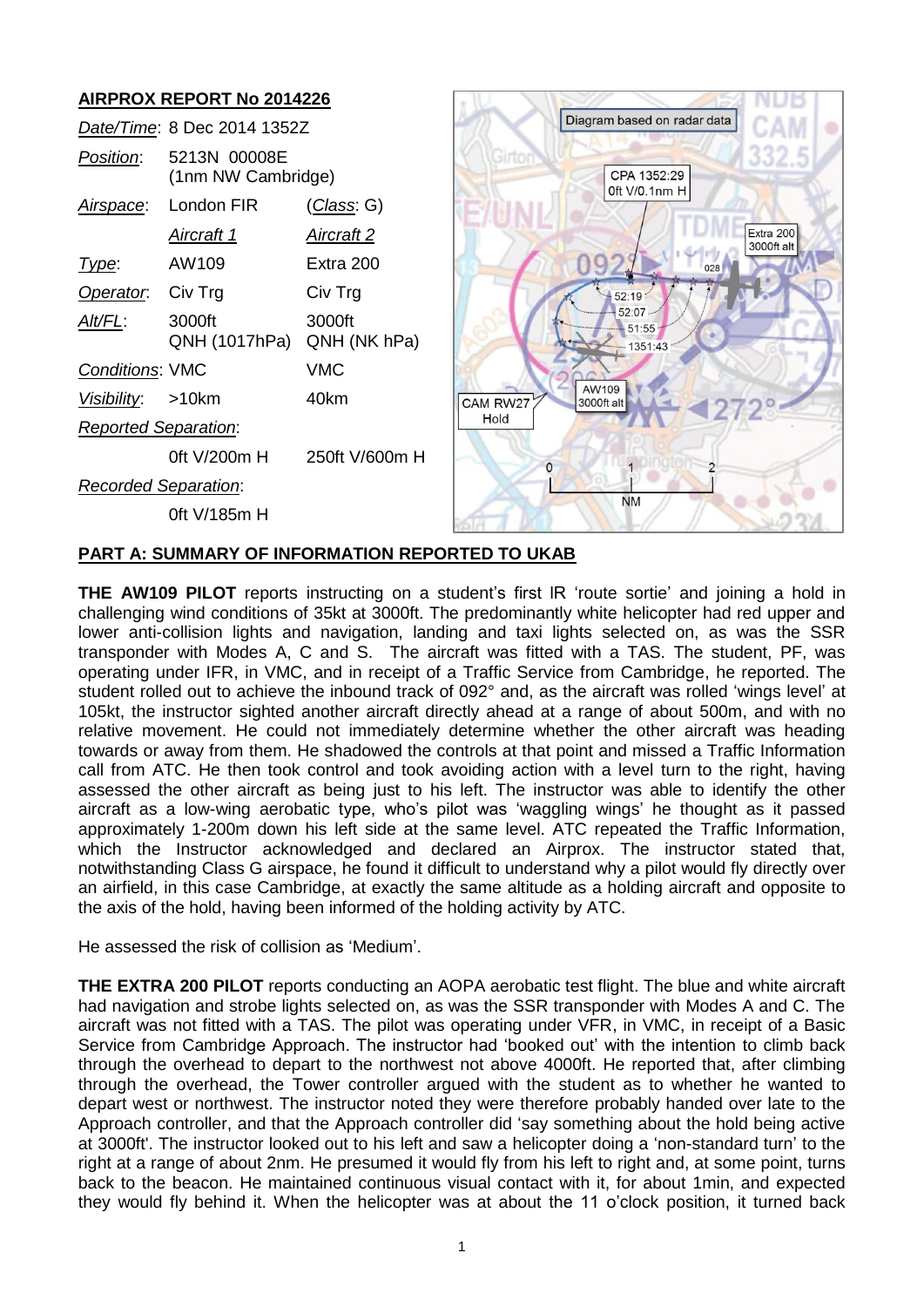towards the beacon, to come back down their left side. The instructor informed the student (who had now levelled off at 3000ft at 110kt), that this would happen; the student had not seen the helicopter. The instructor advised the student to descend to 2500ft (although he was on a test flight and did not want to intervene unless essential) and the helicopter passed down the left side with adequate separation. The instructor stated that he maintained continuous visual contact with the helicopter and that he did not feel there was ever a risk of collision.

He assessed the risk of collision as 'None'.

**THE CAMBRIDGE TOWER/APPROACH CONTROLLER** reports operating initially cross-coupled<sup>1</sup> Tower and Approach frequencies. The Extra 200 pilot departed from Cambridge Airport under VFR to the local flying area and came into conflict with an AW109 at altitude 3000ft, in the CAM hold, and who's pilot was in receipt of a Procedural Service. Traffic information had been passed to both pilots as soon as the Extra 200 pilot reported on the Approach frequency, but the AW109 pilot stated that the aircraft had passed close to each other and wished to file an Airprox.

## **Factual Background**

The weather at Cambridge was recorded as follows:

METAR EGSC 081350Z 26012KT 9999 FEW025 06/01 Q1017

The CAM NDB hold is defined as a right-hand holding pattern, not normally below altitude 3000ft, at a maximum speed of 210kt indicated airspeed and length of duration 1min<sup>2</sup>.

A transcription of the relevant combined Cambridge Tower/Approach frequencies is as below. Because the Twr and App frequencies were initially cross-coupled, all Twr and App calls would be simultaneously heard on both frequencies. Those addressed to Twr but also on App are labelled Twr (App). Those addressed to App but also on Twr are labelled App (Twr).

| <b>From</b>                                            | To        | <b>Speech Transcription</b>                                                                                      |  |  |
|--------------------------------------------------------|-----------|------------------------------------------------------------------------------------------------------------------|--|--|
| Extra 200                                              | Twr(App)  | Er [Extra 200 C/S] request taxi to Charlie (1344:00)                                                             |  |  |
| Twr(App)                                               | Extra 200 | [Extra 200 C/S] taxi to Charlie, report ready for departure                                                      |  |  |
| Extra 200                                              | Twr(App)  | Report ready for departure [Extra 200 C/S]                                                                       |  |  |
| AW109                                                  | App(Twr)  | (1344:20) [AW109 C/S] five miles to the Charlie Alpha Mike                                                       |  |  |
| App(Twr)                                               | AW109     | (1344:30) [AW109 C/S] er, on reaching the Charlie Alpha Mike report entering<br>the hold                         |  |  |
| AW109                                                  | App(Twr)  | Wilco [AW109 C/S]                                                                                                |  |  |
| Extra 200                                              | Twr(App)  | [Extra 200 C/S] holding point Charlie (1345:20) ready for departure                                              |  |  |
| Twr(App)                                               | Extra 200 | [Extra 200 C/S] via Charlie enter, backtrack, line up and wait, runway two three                                 |  |  |
| Extra 200                                              | Twr(App)  | Enter, backtrack, runway two three [Extra 200 C/S] (1345:30)                                                     |  |  |
| AW109                                                  | App(Twr)  | [AW109 C/S] Beacon, joining (1347:50)                                                                            |  |  |
| App(Twr)                                               | AW109     | [AW109 C/S] confirm entering the hold                                                                            |  |  |
| AW109                                                  | App(Twr)  | Affirm, entering the hold                                                                                        |  |  |
| App(Twr)                                               | AW109     | [AW109 C/S] thank you, report (1348:10) ready for the procedure                                                  |  |  |
| AW109                                                  | App(Twr)  | Wilco [AW109 C/S]                                                                                                |  |  |
| Twr(App)                                               | Extra 200 | [Extra 200 C/S] runway two three, clear for (1348:40) take off, surface wind<br>estimated westerly one two knots |  |  |
| Extra 200                                              | Twr(App)  | Clear take off [Extra 200 C/S]                                                                                   |  |  |
| [Tower and Approach frequencies were split at 1350:00] |           |                                                                                                                  |  |  |

The frequencies are 'linked', such that pilots on one frequency can hear transmissions made to and from those on the<br>The frequencies are 'linked', such that pilots on one frequency can hear transmissions made to and from t other.

 $^{2}$  UK AIP AD 2-EGSC-8-4, dated 18 Sep 2014.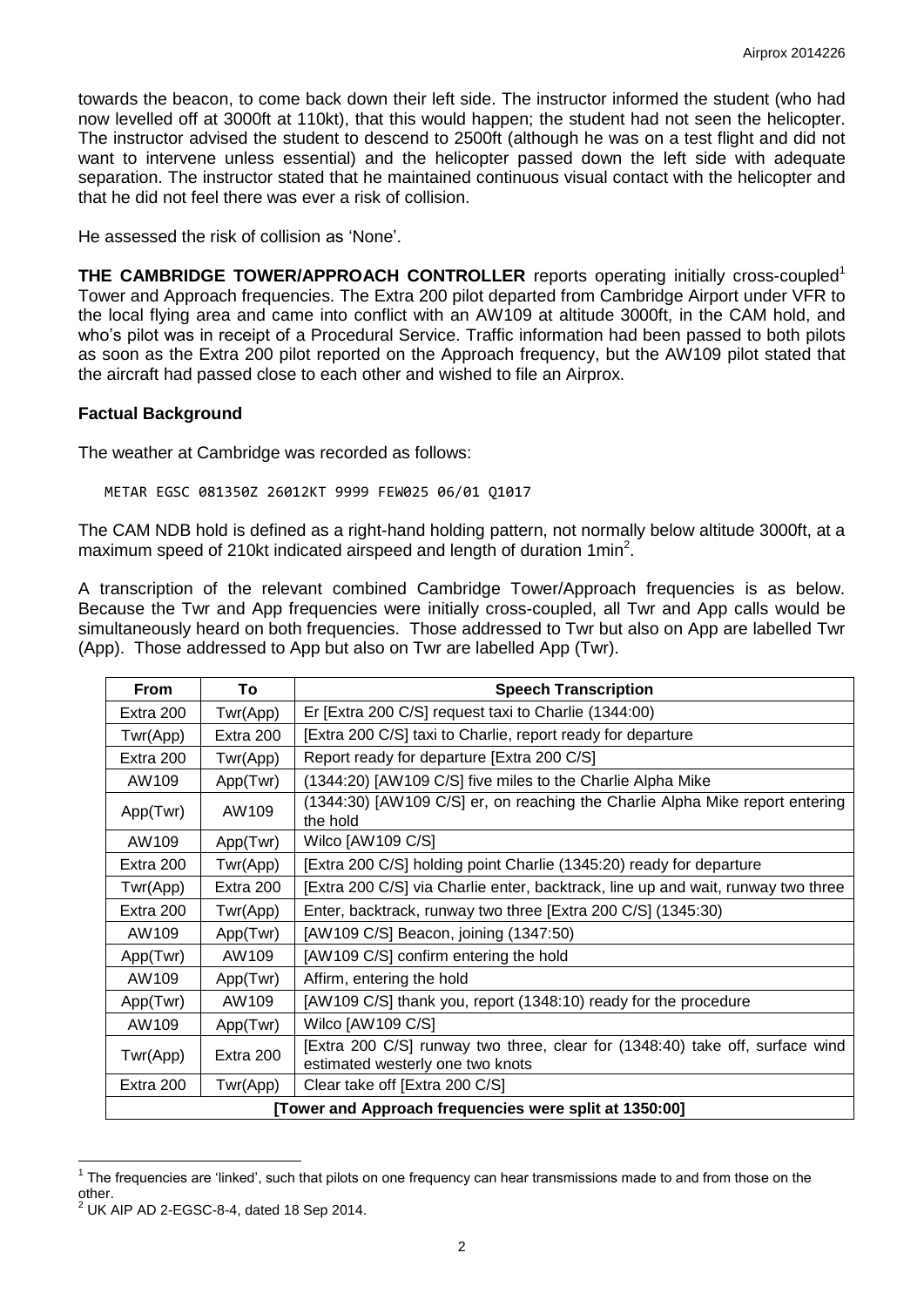| From      | To        | <b>Speech Transcription</b>                                                                                                                                                             |
|-----------|-----------|-----------------------------------------------------------------------------------------------------------------------------------------------------------------------------------------|
| Tower     | Extra 200 | [Other C/S] roger, break, [Extra 200 C/S] traffic, a police helicopter operating<br>over the city, (1350:50) last known altitude one thousand feet                                      |
| Extra 200 | Tower     | Copy that, keep a look out, [Extra 200 C/S] er also overhead er the runway,<br>departing to the west                                                                                    |
| Tower     | Extra 200 | Roger to the west, (1351:00) er you're no longer going northwest, confirm?                                                                                                              |
| Extra 200 | Tower     | Say again                                                                                                                                                                               |
| Tower     | Extra 200 | [Extra 200 C/S] I believed you was going to the northwest, confirm?                                                                                                                     |
| Extra 200 | Tower     | Er that's correct yeah [Extra 200 C/S] (1351:10)                                                                                                                                        |
| Tower     | Extra 200 | Roger [Extra 200 C/S] you're departing to the west or to the northwest?                                                                                                                 |
| Extra 200 | Tower     | Er we were departing to the west [Extra 200 C/S] (1351:20)                                                                                                                              |
| Tower     | Extra 200 | Roger [Extra 200 C/S] contact Cambridge approach, one two three decimal six                                                                                                             |
| Extra 200 | Tower     | One two three six [Extra 200 C/S]                                                                                                                                                       |
| Extra 200 | Approach  | Cambridge approach [Extra 200 C/S] er with you, request basic service                                                                                                                   |
| Approach  | Extra 200 | [Extra 200 C/S] (1351:40) Cambridge Approach, Basic Service, Cambridge Q<br>N H one zero one seven, Charlie Alpha Mike hold active, altitude three<br>thousand feet, Agusta one oh nine |
| Extra 200 | Approach  | (1351:50) Er hold active three thousand feet, er Basic Service [Extra 200 C/S]                                                                                                          |
| Approach  | Extra 200 | [Extra 200 C/S] Cambridge Q N H one zero (1352:00-) one seven, what level<br>you climbing to?                                                                                           |
| Extra 200 | Approach  | Er one zero one seven, if we can have er maximum of four thousand                                                                                                                       |
| Approach  | AW109     | [AW109 C/S] traffic airborne northwest-bound's an Extra (1352:10) climbing to<br>altitude four thousand feet                                                                            |
| Approach  | AW109     | [AW109 C/S] (1352:20) traffic airborne northwest-bound's an Extra climbing to<br>altitude four thousand feet [Part simultaneous transmission]                                           |
| AW109     | Approach  | ????? [Part simultaneous transmission]                                                                                                                                                  |
| AW109     | Approach  | And that's head to head in the hold [Momentary break in transmission] and<br>that'll be an Airprox (1352:30) please                                                                     |
| Approach  | AW109     | [AW109 C/S] roger                                                                                                                                                                       |
| Approach  | Extra 200 | [Extra 200 C/S] you visual with the Agusta one oh nine? (1352:40)                                                                                                                       |
| Extra 200 | Approach  | Er yes we are, we've just gone past it [Extra 200 C/S]                                                                                                                                  |

## **Analysis and Investigation**

# **CAA ATSI**

ATSI had access to reports from both pilots and the Cambridge Tower/Approach controller, area radar recordings and transcription of the Cambridge Tower and Approach frequencies. Screenshots produced in the report are provided using the area radar recordings. Levels indicated are in flight level which is approximately 120ft lower than the actual altitude.

An Airprox was reported by the pilot of an Agusta AW109 when the aircraft came into proximity with an Extra 200 whilst the AW109 was in the Cambridge RW22 hold at 3000ft in Class G airspace. The AW109 pilot was operating under IFR on a training flight from a nearby airfield and was in receipt of a Procedural Service from Cambridge Approach. The Extra 200 pilot was operating under VFR on a local flight from Cambridge and was in receipt of a Basic Service, also from Cambridge Approach. Cambridge were providing a Basic Service without the aid of surveillance equipment. Initially, a Procedural Approach was provided with the frequency combined with Tower, but at 1350:00, just prior to the occurrence, the frequencies were split and another controller took over the Approach control function.

At 1337:40, the AW109 pilot contacted Cambridge Approach, maintaining 3000ft. Following a brief RT exchange to establish the altitude, he was cleared to the CAM at 3000ft and a Procedural Service was agreed. The AW109 pilot was instructed to squawk 6177 (this squawk is used by Cambridge as a conspicuity code for all IFR aircraft receiving a Procedural Service).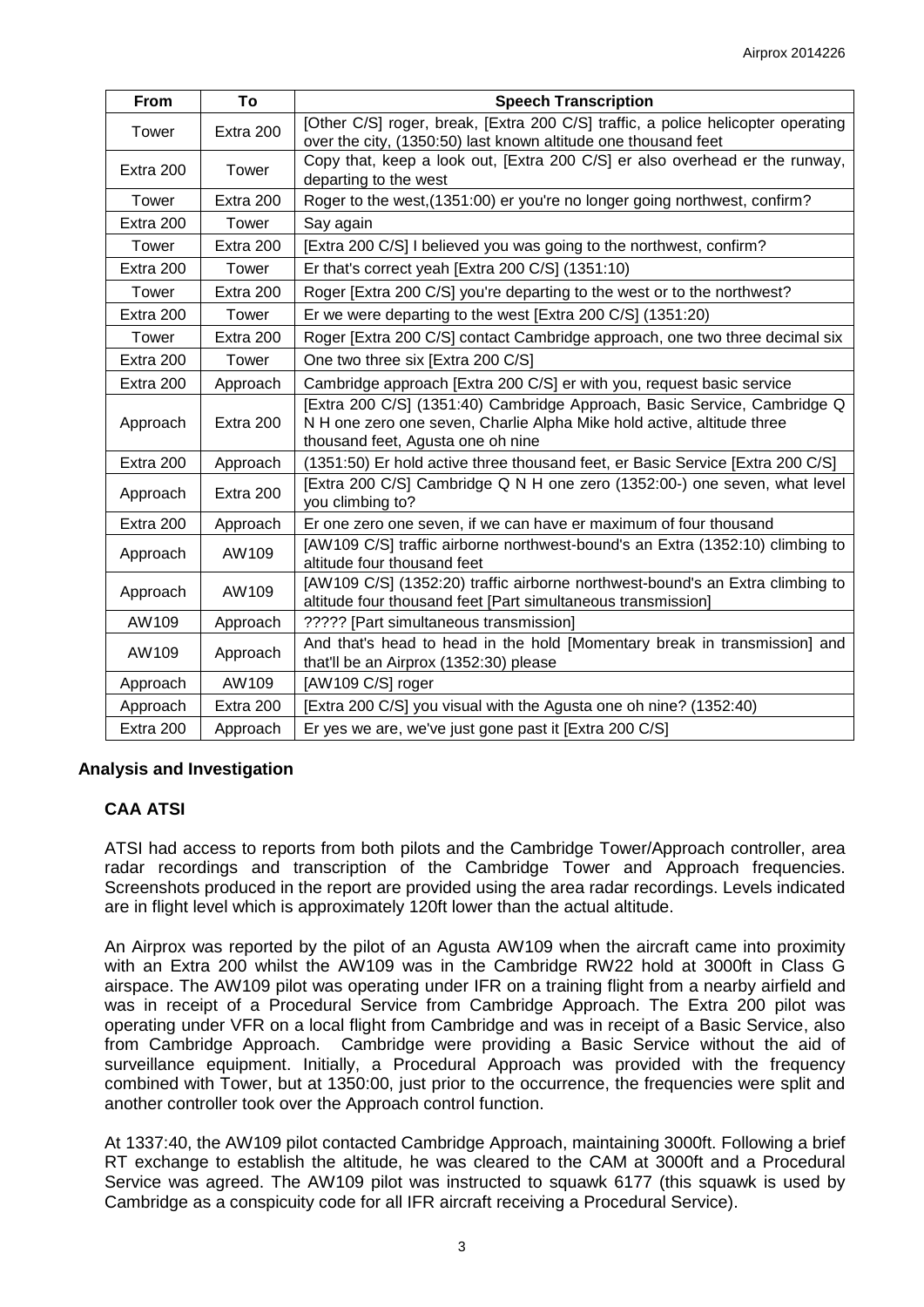At 1338:20, the Approach controller asked the AW109 pilot his intentions and the pilot responded by requesting to enter the hold, carry out one or two holds followed by a procedural NDB/ILS approach and return to base. At 1346:05, the AW109 was approaching the overhead from the northwest (Figure 1). There was also an unrelated contact operating at an indicated FL039. The frequencies were still combined and, during this period, the Extra 200 pilot was cleared to enter the runway and backtrack pending his takeoff clearance. The Extra 200 pilot had already received his departure clearance but that was not part of the frequency recordings provided.



Figure 1

At 1348:00, the AW109 pilot reported entering the hold and then, at 1348:30, the Extra 200 pilot was cleared for takeoff.

At 1350:00, the frequency was split with Aerodrome and Approach functions being provided independently. At 1350:22 (Figure 2), the AW109 was on the downwind leg of the hold and the Extra 200 was passing an indicated FL014 in a left turn.



Figure 2

At 1350:22, the Tower controller received a request from the pilot of another unrelated aircraft to transit the ATZ. This resulted in the requirement to pass Traffic Information to other aircraft including the Extra 200. The Extra 200 pilot acknowledged the Traffic Information and reported overhead the airfield "…*departing to the west*".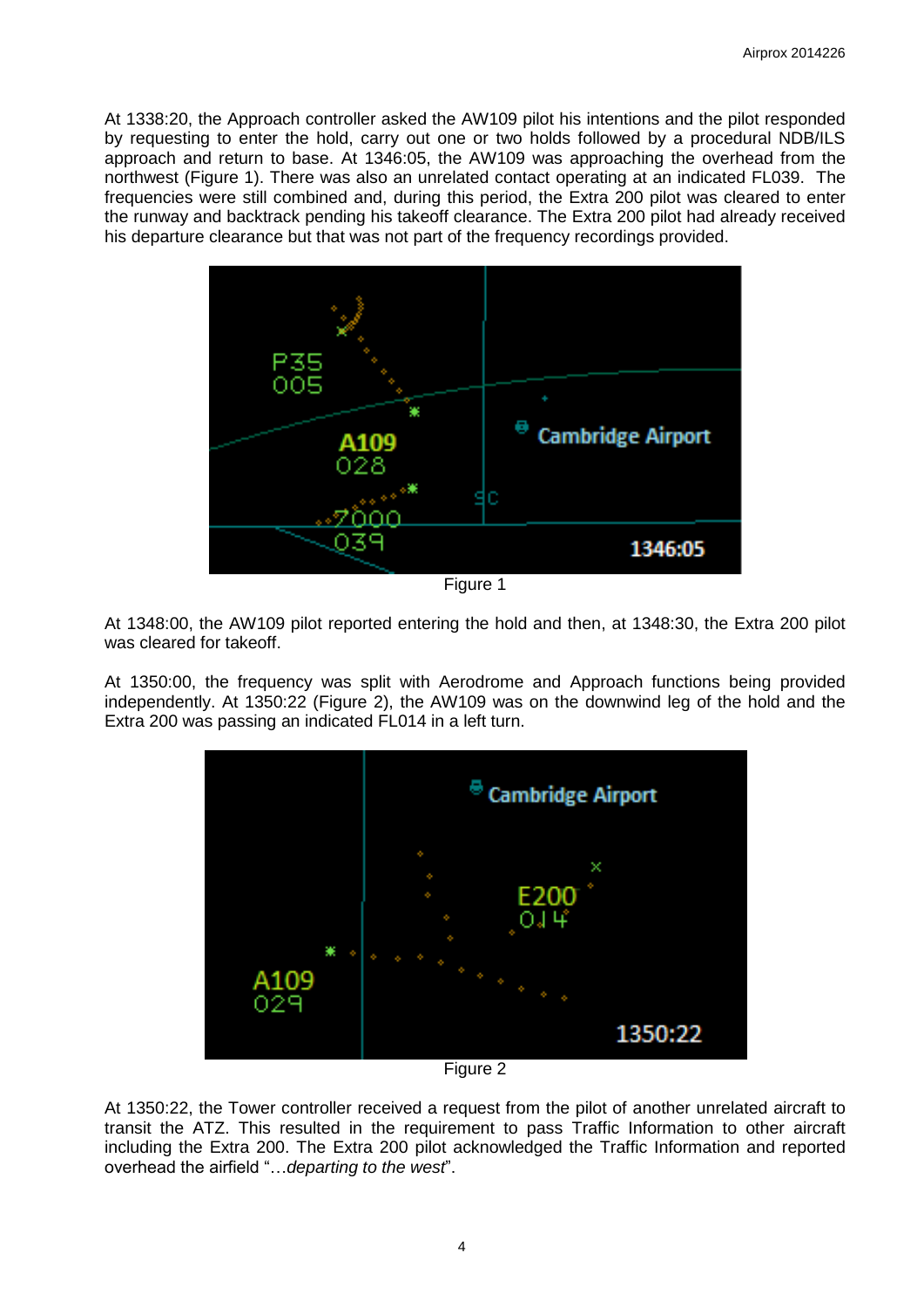The controller questioned this report as he was expecting the aircraft to route to the northwest. The Extra 200 pilot did not appear to understand this and the controller repeated the request for clarification: "[*Callsign] I believed you was going to the northwest confirm*"

The pilot responded : "*That's correct yeah, [Callsign]*" The controller queried again: "*Roger [Callsign], you're departing to the west or northwest*" The pilot responded: *"We were departing to the west, [Callsign]"*

Following the exchange of questions, the controller immediately transferred the Extra 200 pilot to Approach control. The Extra 200 pilot called the Approach controller and requested a Basic Service at 1351:30. The controller responded, confirmed the Basic Service, and issued Traffic Information on the AW109, holding at 3000ft. Figure 3 shows that the hold was being correctly flown by the AW109 pilot and Figure 4 showed the relative aircraft positions at 1351:50; consistent with the Extra 200 pilot report.



At 1352:00, the Approach controller asked the Extra 200 pilot what height they were climbing to, to which the pilot replied "a maximum of 4000".. The controller immediately passed Traffic Information to the AW109 pilot about the Extra 200. There was no response from the AW109 pilot so within 10 seconds the controller repeated the Traffic Information.



Figure 5

At 1352:33, the AW109 and Extra 200 passed (Figure 5). Radar showed that both aircraft indicated FL030 (although the Extra 200 pilot stated in the written report that he advised his student to descend to 2500ft) and 0.1nm apart. As the AW109 pilot acknowledged the Traffic Information, he also reported the Airprox.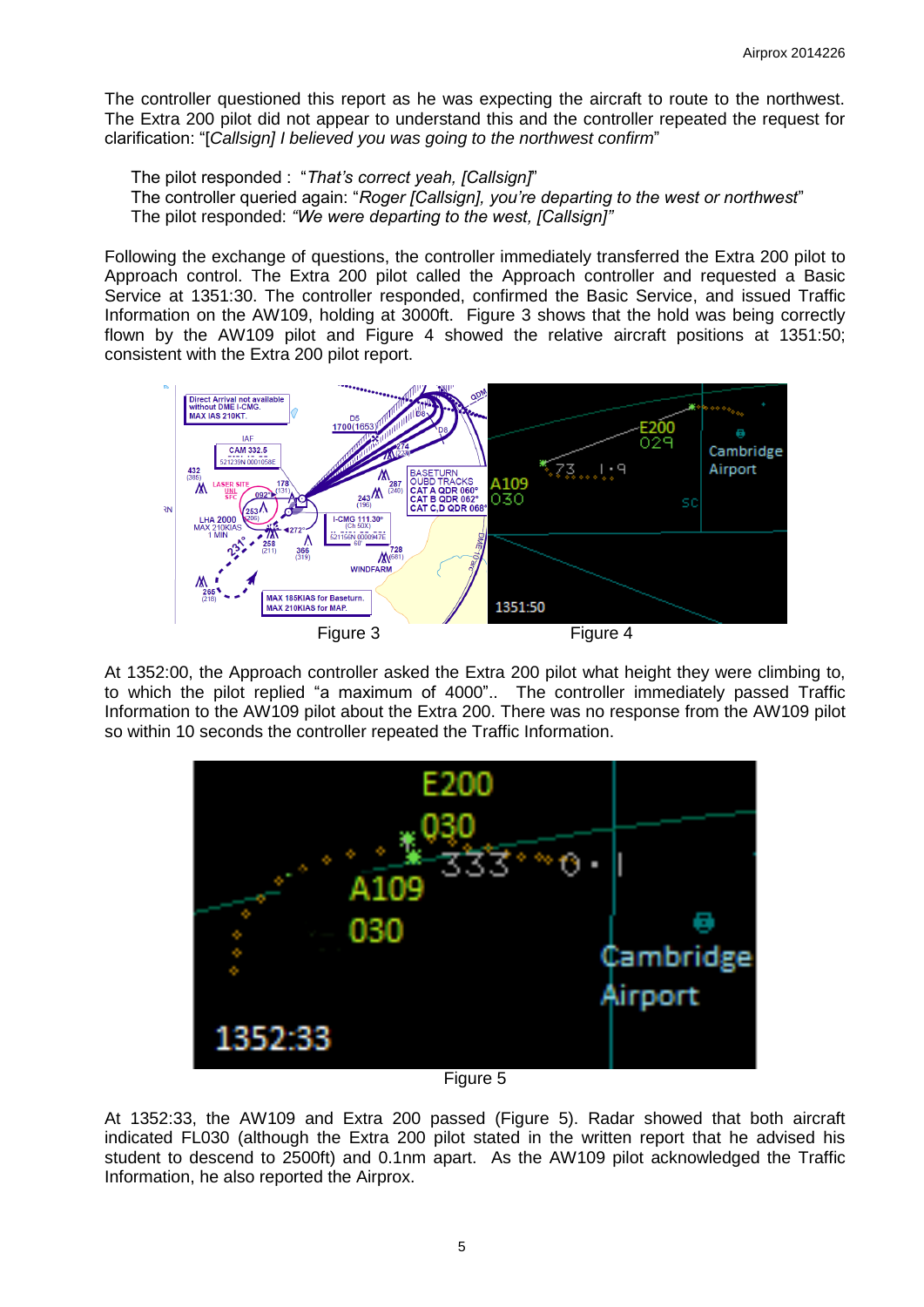It is likely the Cambridge Tower controller, whilst providing the Tower and Approach functions combined, did not consider the Extra 200 to be a factor to the holding AW109 as he expected the Extra 200 to track to the northwest. Therefore he did not provide Traffic Information to the AW109 pilot. It is likely his thoroughness in establishing which way the Extra 200 was routing was due to his concern that such routing would be towards the holding traffic he had previously been working when the frequencies were combined. When he confirmed that the Extra 200 was tracking westbound he handed the aircraft straight over to the Approach controller who was best placed to provide Traffic Information.

There was no record of conversation between the Cambridge Tower and the Approach controllers, both operating in the VCR, so the contents of the handover at 1350:00 are not known. When two-way communications were established, the Approach controller asked the Extra 200 pilot what height he was climbing too. On receipt of this information he immediately issued Traffic Information to the AW109 pilot. Both pilots were operating in Class G airspace and, although the controller did not have to separate these aircraft, he was responsible for providing Traffic Information to the AW109. Whilst the controller was not obliged to provide Traffic Information to aircraft under a Basic Service, he may pass Traffic Information on initial contact, to assist the pilots situational awareness, which he did.

The Extra 200 pilot, on receiving the Traffic Information, sighted the AW109 and continued to climb to 3000ft in a westerly direction, the reciprocal track to the inbound hold. The AW109 pilot did not see the Extra 200 until late, whilst being given Traffic Information about the Extra 200. He took his own avoiding action by altering course to the right whilst remaining at 3000ft. The Extra 200 pilot did not know an Airprox had been reported until telephoning the ATSU about an unrelated matter, although the Extra 200 pilot was on the same frequency when the AW109 pilot reported the Airprox.

The unit carried out an investigation within days of the occurrence and subsequently issued a new instruction whereby VFR departing aircraft would be subject to a climb restriction when the CAM hold is active, or if the Approach controller deems that a potential conflict may arise. This further included a reminder of mutual Traffic Information.

### **UKAB Secretariat**

The AW109 and Extra 200 pilots shared an equal responsibility for collision avoidance and not to operate in such proximity to other aircraft as to create a collision hazard<sup>3</sup>. If the incident geometry is considered as head-on or nearly so then both pilots were required to turn to the right<sup>4</sup>. If the incident geometry is considered as converging then the AW109 pilot was required to give way to the Extra  $200^5$ .

#### **Summary**

An Airprox was reported when an AW109 and an Extra 200 flew into proximity at 1352 on Monday 8<sup>th</sup> December 2014. Both pilots were operating in VMC, the AW109 pilot under IFR in receipt of a Procedural Service and the Extra 200 pilot under VFR in receipt of a Basic Service, both from Cambridge Approach.

**<sup>3&</sup>lt;br><sup>3</sup> SERA.3205 Proximity.**<br>4 SERA 3310 Bight of u

SERA.3210 Right-of-way (c)(1) Approaching head-on.

<sup>5</sup> SERA.3210 Right-of-way (c)(2) Converging.